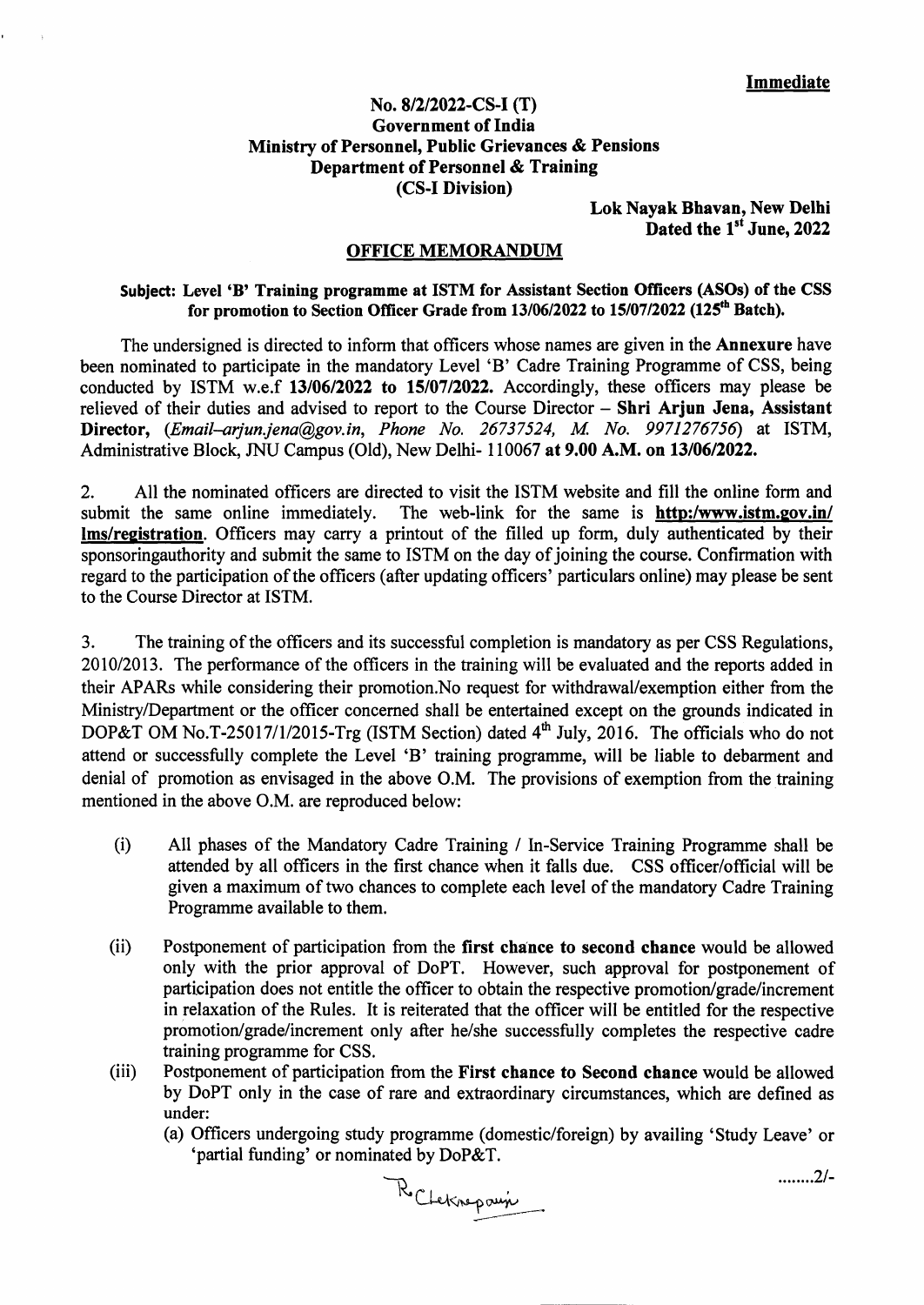- (b) Medical reasons of self or immediate family members, i.e., the officer himself/herself, his/her parents, spouse, children of the officer and parents-in-law of the Officer.
- (c) Maternity/paternity leave on the basis of medical certificate issued by AMA approved by Competent Authority.
- (d) Child care leave approved by competent authority.
- (e) Marriage of selfYthe children.
- (f) Officers on Election duty.
- (iv) CSS Officer deputed by Government of India to a foreign assignment may be permitted to attend the mandatory training on return from such assignment for promotion to next grade.
- (v) Officers of CSS cadre who have less than two years of service left for superannuation as on 1<sup>st</sup> July of the financial year in which the training is actually conducted, would be exempted from mandatory training.
- (vi) The officers who do not attend the mandatory training programmes even after two nominations of CS Division, shall be debarred for future training programmes under the Cadre Training Plan.
- (vii) Failure to attend any level of the mandatory training Programme in the 'two-chance window' provided would mandatorily attract the consequences laid down in the rules and guidelines relating to CSS services, with no exception.
- (viii) In addition, administrative action may be taken to deny grant of promotion to such debarred officers.
- (ix) In the case of officers leaving the training, in between the programme, other than on medical grounds, the entire cost of training shall be recovered from such officer for noncompletion of training.
- (x) **Authority empowered to permit postponement:** The cases relating to postponement will be handled by CS Division of DOPT. The postponement from participation in the first chance may be permitted with the approval of Joint Secretary (CS Division). No postponement may be permissible beyond 2<sup>nd</sup> chance. In exceptional cases, Secretary (P) can give permission beyond  $2<sup>nd</sup>$  chance if the officer is not able to attend the training on a case to case basis.
- (xi) The officer nominated for training shall be relieved for training by the respective Ministries/Departments/Organisations as it is mandatory, unless exemption is granted as applicable under rules by DOPT.
- **(xii) The officers who have been nominated by CS Division of DOPT under** 2'"' **chance shall attend the training compulsorily and would be deemed to have been relieved for the purpose by the respective Ministries/Department.**

4. Henceforth, all CSS officers, will get a maximum of two nomination chances to complete the mandatory trainings at various levels. The second nomination will be considered only under the circumstances mentioned in para 2 (iii) above.

5. The aforesaid training includes study tour as informed by ISTM and officers nominated may please be advised to draw necessary TA/DA advance of **Rs. 40,000/- (Forty Thousand Only)** each from their respective Ministries/Departments. This amount may be sanctioned in the name of nominated officers and the same will be collected by ISTM from the participating officers.

3/-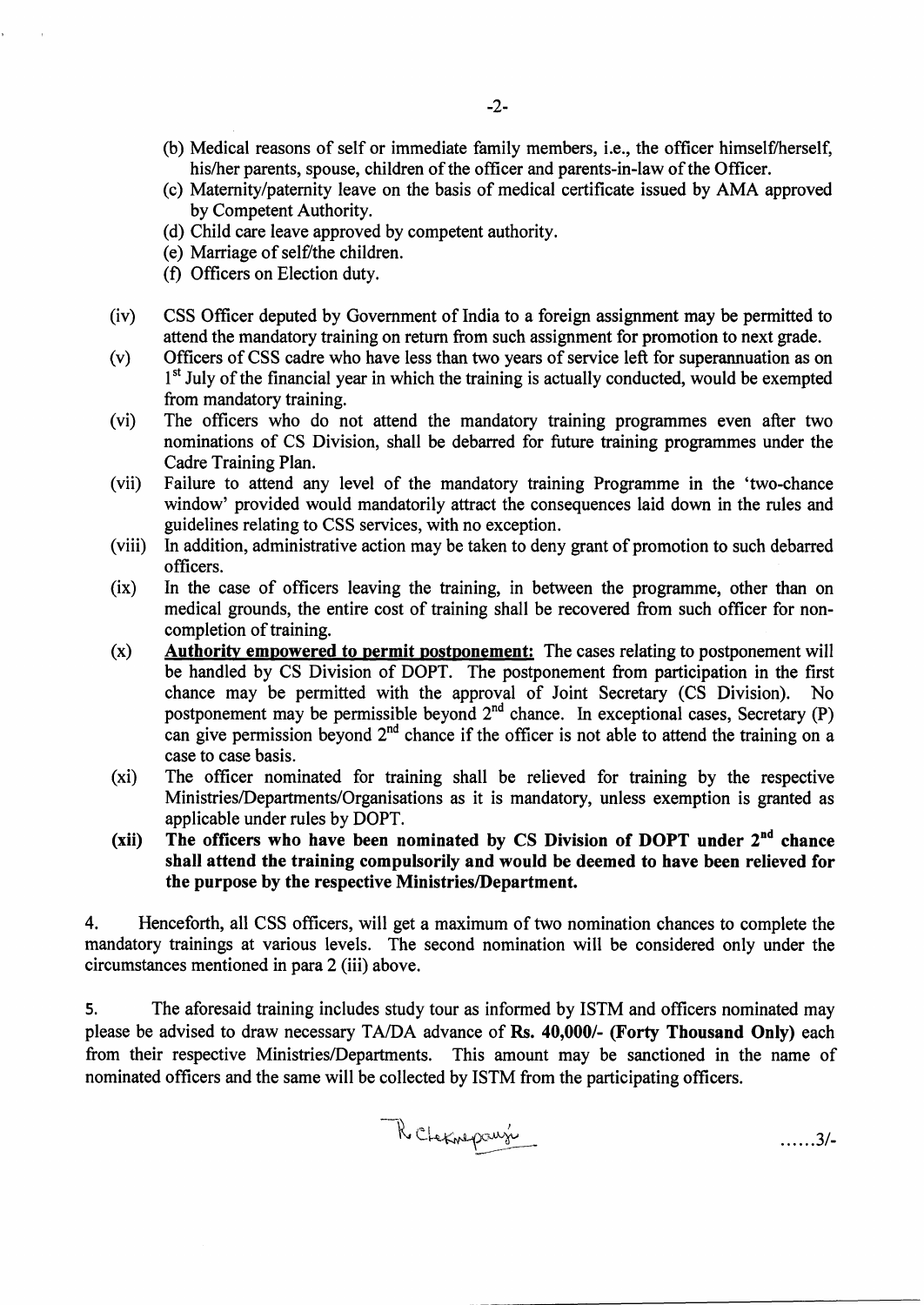6. It is clarified that **vigilance clearance is not required** for relieving the officers to attend the mandatory training programme.

 $R_0$ 

**(R. Chakrapani**  Under Secretary to Government of India Telephone. : 24624046 Email: r.chakrapani@nic.in

**To** 

**Joint Secretary(Admn.) of the concerned Ministries/Departments New Delhi.** 

Copy forwarded for information and necessary action to : -

- 1. The Director, ISTM, Admn. Block, Old JNU Campus, New Delhi 110067.
- **2. Shri Arjun Jena, Assistant Director, (Course Director),** ISTM, Admn. Block, Old JNU Campus, New Delhi. The list of officers, who report for training on 13th **June, 2022** may please be furnished to this Department next day positively. **Further, it is requested to kindly indicate DoB/ Rank in the participation list and results list to facilitate to easy identification of the candidates.**
- 3. Training Division, Deptt. of Personnel & Training, Old JNU Campus, New Delhi -110067 -(Kind Attn: Shri Syed Imran Ahmed, DS).
- 4. Officers concerned.
- 5. US, CS-I (A), DOP&T (for information).
- 6. Hindi Section, DOP&T, North Block, New Delhi For Hindi version.
- 7. Website of this Department (www.persmin.nic.in<DOPT<CentralSecretariat<CSS< Training Nomination Circulars<Assistants)